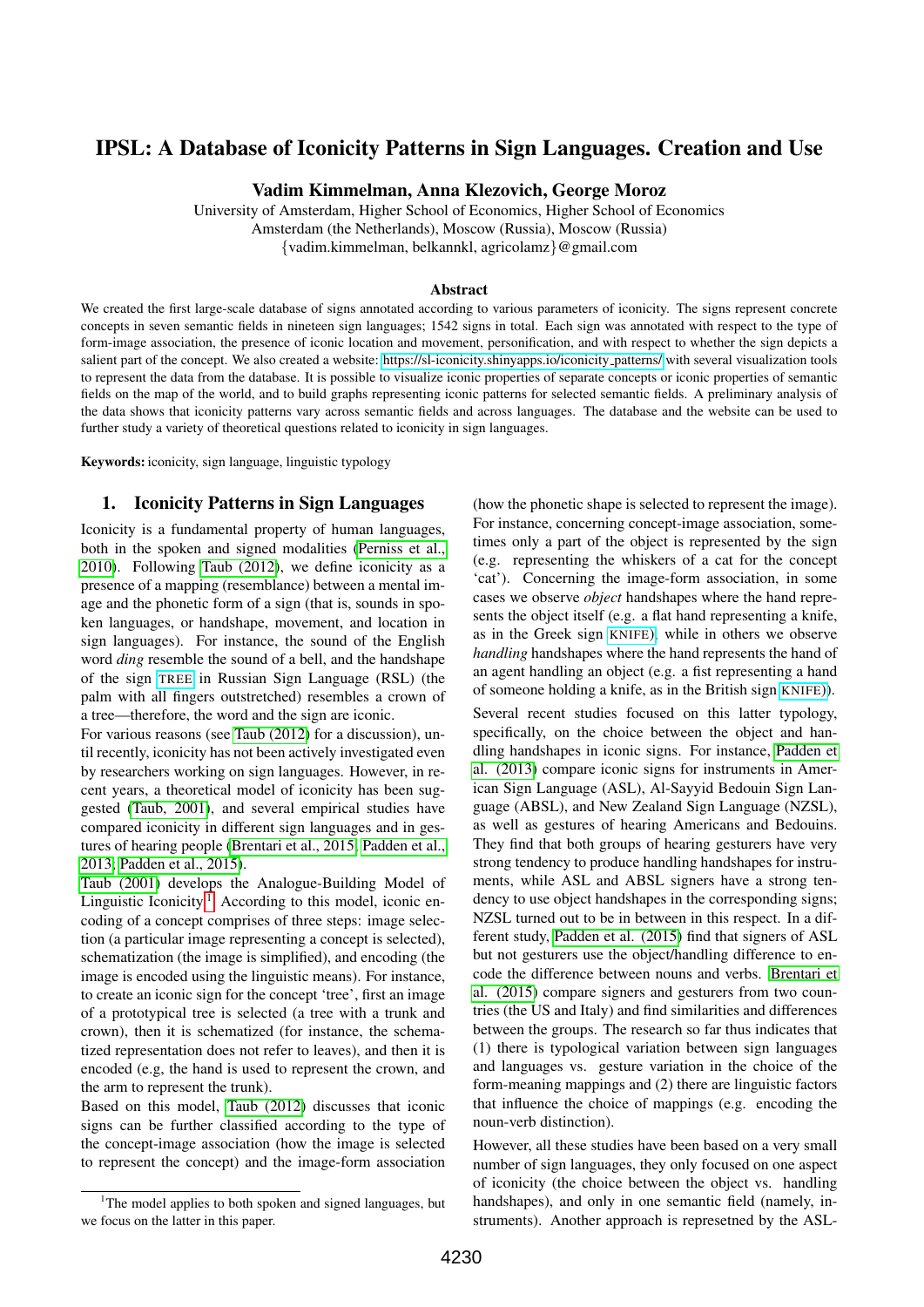Lex database [\(Caselli et al., 2016\)](#page-4-6) which contains approximately 1000 ASL signs annotated (among other features) for iconicity ratings. However, the ratings only reflect a degree of iconicity (on a 7 point scale) for the whole signs, and does not discuss iconic features. Furthermore, it only contains data from one sign language. The same is true for the study in [Cates et al. \(2013\)](#page-4-7) who annotated more than 700 ASL signs for iconicity of the three major parameters: hanshape, location, and movement. However, these parameters were only annotated as being iconic or non-iconic, without further analysis of iconicity.<sup>[2](#page-1-0)</sup>

In order to study iconicity patterns in a more systematic manner, we created the database "Iconicity Patterns in Sign Languages" (IPSL).<sup>[3](#page-1-1)</sup> It contains 1542 signs from seven semantic fields in nineteen sign languages and annotated them according to five iconic parameters. In addition, we created a website with several tools to visualize the iconicity patterns. In the rest of the paper we describe the creation of the database, the features of the website, and illustrate how they can be used in research on iconicity in sign languages.

## 2. Creating a Database of Iconicity Patterns

### 2.1. The Data

In order to create the IPSL database, we used the on-line dictionary of sign languages Spreadthesign [\(www.spreadthesign.com\)](www.spreadthesign.com). This dictionary contains video recordings of isolated signs and signed sentences (up to 15 000 entries per language) in 31 sign languages. The dictionary has been created as a tool to facilitate learning of sign languages across the world; it has not been specifically designed for linguistic research. For instance, typically only one sign per concept is provided, while a sign language might have several signs. In addition, the procedure of data collection lead to the fact that lexical signs and multi-sign descriptions of non-lexicalized concepts are not systematically distinguished. However, since we focused only on the most basic concrete concepts, we consider the data to be good enough for our purposes.

We selected nineteen sign languages from all languages present at the website, namely Russian, French, American, British, Spanish, Italian, German, Polish, Brazilian, Turkish, Portuguese, Czech, Lithuanian, Swedish, Greek, Romanian, Latvian, Estonian, and Icelandic Sign Languages. The choice was governed by two main considerations: (1) we only selected the languages for which a majority of the 15 000 signs were present on the website at the moment of selection (the fall of 2016); (2) we excluded Ukranian and Belorussian Sign Language due to their close relatedness to Russian Sign Language.

We included 87 concrete concepts from seven semantic fields: transport, nature, instruments (tools), house, clothes, food, and animals. We reasoned that this selection repre-sents a reasonable sample of the basic concrete concepts.<sup>[4](#page-1-2)</sup>

It turned out that some sign languages are missing signs for some of the concepts. Furthermore, we decided to exclude any entries where a concept was described by a sequence of more than two signs, as they are unlikely to be lexicalized. This resulted in the database of 1542 annotated signs (out of the 1653 theoretically possible items).

# 2.2. Basic annotations

The annotation is based on [Taub \(2012\)](#page-4-1) with some important modificaitons. First, we annotate each sign with respect to the form-image association [\(Taub, 2012\)](#page-4-1). This specifically refers to the role that the handshape plays in depicting the object. We distinguish four types of form-image association:

- 1. Handling: the hand of the signer represents the hand of an agent that holds or handles the object, as in the RSL sign [HAMMER](https://media.spreadthesign.com/video/mp4/12/56.mp4);
- 2. Object: the hand depicts the shape of the object itself, as in the RSL sign [CHAIR](https://media.spreadthesign.com/video/mp4/12/7905.mp4);
- 3. Contour: the hand represents the outline or surface of an object, as in the RSL sign [HOUSE](https://media.spreadthesign.com/video/mp4/12/349172.mp4);
- 4. Tracing: the hands move to trace an outline or surface of an object, as in the RSL sign [MOUNTAIN](https://media.spreadthesign.com/video/mp4/12/16407.mp4);

Following an insight from [Taub \(2012\)](#page-4-1), we introduced a binary iconic feature of personification. It receives a positive value if the whole body (the hands, arms, upper body, and head) are a part of the iconic representation. A sign with a contour or tracing associations cannot involve personification by definition, because the hands do not represent the hands of a person. Signs with handling handshapes necessarily involve personification, but a sign with an object handshape can also involve personification, for instance, in the case of the hands representing paws or wings of an animal, as in the Polish Sign Language sign [BIRD](https://media.spreadthesign.com/video/mp4/19/59866.mp4).

Notice that the form-meaning association feature concerns the role of the handshape. However, locations and movements in the signs can also be iconic. We thus also introduced a binary iconic feature of location. It receives a positive value if the location of the sign is iconic, that is, it represents the marked location of the object that is being represented. This happens with signs like SUN, MOON, SKY (see the RSL sign [SUN](https://media.spreadthesign.com/video/mp4/12/17058.mp4)) which are often located above the neutral space, or with pieces of clothing which are often located on the body (see the RSL sign T-[SHIRT](https://media.spreadthesign.com/video/mp4/12/14733.mp4)).

We also introduced a binary iconic feature of associated action. It receives a positive value if the movement in the sign depicts an action (independent movement or handling) associated with the object, as in the RSL sign [KEY](https://media.spreadthesign.com/video/mp4/12/228353.mp4).

Finally, we decided to annotate the signs according to one of the possible concept-image associations [\(Taub, 2012\)](#page-4-1), namely we introduced the part-whole feature, which receives a positive value if the sign represents not the whole

<span id="page-1-0"></span><sup>&</sup>lt;sup>2</sup>The list of references on iconicity here is far from exhaustive, however, to our knowledge, no research comparable to the current project has ever been conducted.

<span id="page-1-1"></span> $3$ Note that this abbreviation is also sometimes used for Indo-Pakistani Sign Language.

<span id="page-1-2"></span><sup>&</sup>lt;sup>4</sup>We did not include abstract concepts because iconic signs ex-

pressing abstract concepts contain an additional level of complexity, namely metaphorical mapping [\(Taub, 2001\)](#page-4-2). This can be a topic of future research and extension of the database.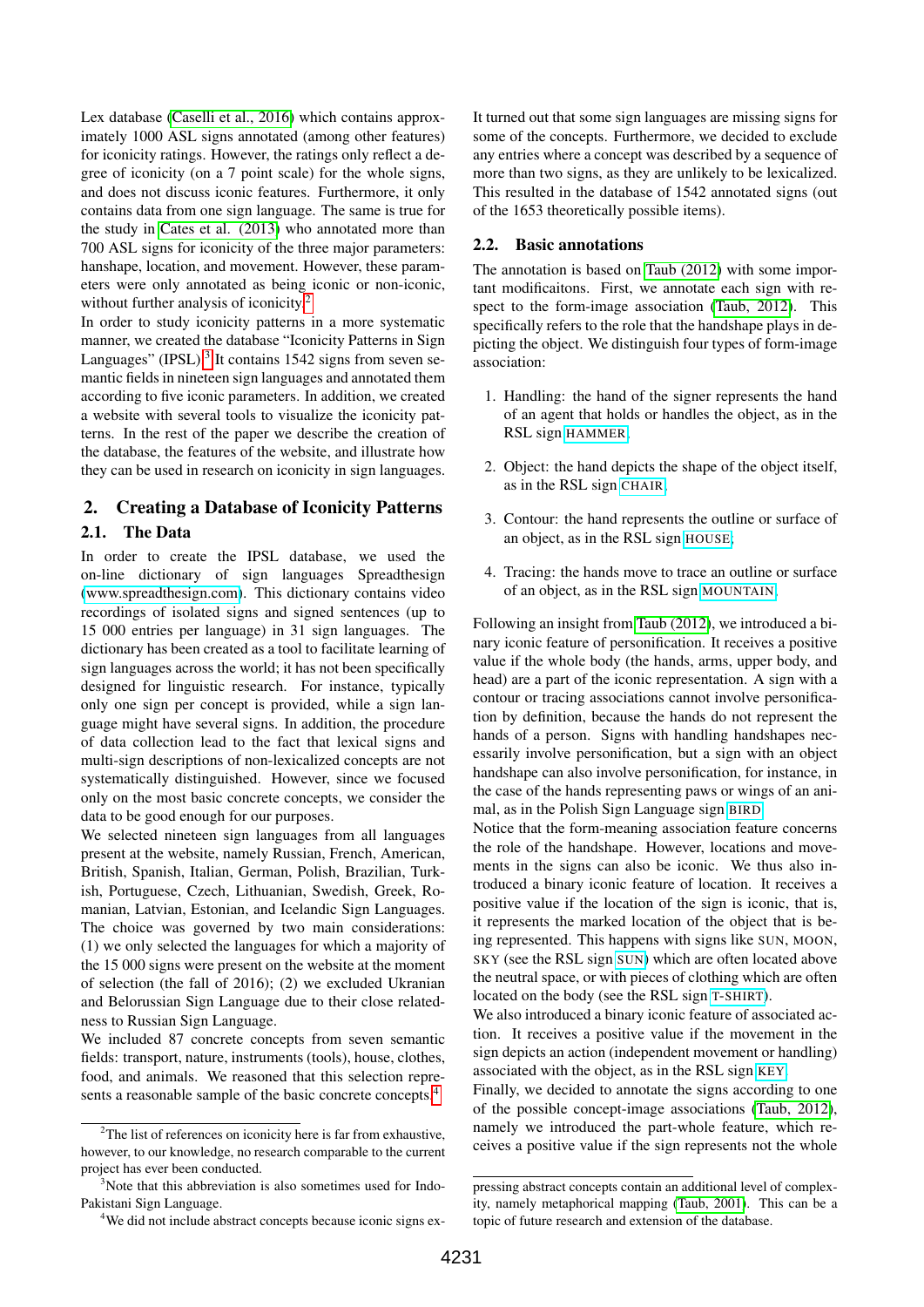object, but only a noticeable part of the object, as in the RSL sign [CAT](https://media.spreadthesign.com/video/mp4/12/13448.mp4).<sup>[5](#page-2-0)</sup>

The iconicity features interact with each other in intricate ways. For instance, as discussed above, the positive value of personification is only possible for object and handling handshapes. We discuss the interactions between the features and the rules that we postulated to make the annotations consistent in detail on the About tab of our [website.](https://sl-iconicity.shinyapps.io/iconicity_patterns/)

The iconicity features that we selected are probably not exhaustive. However, they represent the iconic properties of all the major parameters of a sign (handshape, movement, and location). The database can be further extended with any novel features deemed necessary by future researchers. Not all signs in the IPSL database are iconic. We distin-

guish two types of non-iconic signs: those involving fingerspelling, and those which do not involve fingerspelling and for which we cannot find any iconic motivation. Note that this means that the signs are in fact not transparent, but not necessarily non-iconic. We also tried to be careful in assigning iconic motivation to dubious cases, which means that in cases of doubt we would use the non-iconic label instead of trying to come up with a far-fetched interpretation.

#### 2.3. Compounds and two-handed signs

Some signs have a complex morphological (or at least phonological) structure. We distinguish two cases that are annotated following additional rules, namely compounds and asymmetric two-handed signs.

Compounds are signs that have two clearly distinguishable sequential parts. For compounds, we annotate each part separately, using the "&" sign to separate the values of features: e.g. *handling&object* for a compound with the handling association in the first part, and the object association in the second part, as in the Italian sign [SPOON](https://media.spreadthesign.com/video/mp4/17/178120.mp4).

Another case of complex signs are two-handed signs. In symmetric two-handed signs, the two hands have the same handshape and movement, so the hands are also necessarily the same with respect to the iconicity features, and we do not annotate them separately. However, in asymmetric two-handed signs the two hands might (and often do) depict separate parts or aspects of the depicted object. For instance, in the RSL sign [HELICOPTER](https://media.spreadthesign.com/video/mp4/12/34232.mp4), one hand represents the cabin and the other hand the turning blades. Since these two-parts can be different with respect to iconicity features, we annotate them separately, using the "+" sign between the parts. The active hand is always annotated first: e.g. *handling+object*, see for instance the Turkish sign [SPOON](https://media.spreadthesign.com/video/mp4/11/11821.mp4). Sometimes one or both parts of a compound are asymmetric two-handed signs. This represents the most complex type of cases in our dataset, and it is annotated following the rules described above. For instance, we annotate the form-image mapping of the sign Icelandic sign [LAMP](https://media.spreadthesign.com/video/mp4/21/235285.mp4) as *tracing+contour&object+contour*.

### 2.4. Reliability of Annotations

In order to ascertain the reliability of the annotation procedure, the whole data set (1542 sign tokens) has been fully annotated by Authors 1 and 2 independently. We then compared the annotations to calculate agreement per each of the features that we annotated.

In order to adjust the estimation for chance agreement, we calculated Cohen's kappa statistics using the *fmsb* package [\(Nakazawa, 2017\)](#page-4-8) in R [\(R Development Core Team,](#page-4-9) [2016\)](#page-4-9). We considered compounds and asymmetric twohanded signs as containing multiple observations, so we separated them into separate cells (e.g. *handling+object* was turned into two observations: *handling* and *object*, located in separate cells in the dataset).

The resulting estimated values of Cohen's kappa, with confidence intervals and qualitative characterizations (as provided by the *fmsb* package) for iconic features, are summarized in Table [1.](#page-2-1)

|                   | Cohen's kappa | CI            |
|-------------------|---------------|---------------|
| Form-image        | 0.87          | $0.85 - 0.89$ |
| Personification   | 0.78          | $0.75 - 0.81$ |
| Associated action | 0.8           | 0.78-0.83     |
| Location          | 0.76          | $0.73 - 0.78$ |
| Part-whole        | 0.65          | $0.61 - 0.69$ |

<span id="page-2-1"></span>Table 1: Annotators' agreement per iconic feature

From the table it should be clear that we have high agreement for all features, especially for the form-image mapping. The lowest agreement is observed for the part-whole feature. This is explained by the fact that the authors originally interpreted this feature in a different way for three classes of signs. Firstly, the signs for animals where the hands represent paws/wings of an animal should be analyzed as [-part-whole], as the whole body represents the body of the animal. One of the authors however consistently glossed these signs as [+part-whole]. The other two classes are the asymmetrical signs discussed in the previous section, in which the role of the second hand is unclear with respect to this feature.

After the quantitative analysis of agreement, the two authors discussed the cases of disagreement and agreed upon a correct annotation for each of those cases. Therefore, the final dataset can be considered reliably annotated following the guidelines described in this paper and on the [website.](https://sl-iconicity.shinyapps.io/iconicity_patterns/)

### 3. The IPSL Website

To make the database easily accessible to other researchers interested in iconicity, we created the IPSL website: [https://sl-iconicity.shinyapps.io/iconicity](https://sl-iconicity.shinyapps.io/iconicity_patterns/) patterns/, built with *shiny* [\(Chang et al., 2017\)](#page-4-10). The website contains a detailed description of the creation of the IPSL database, the full database (which can be searched on-line with *dt* [\(Xie, 2016\)](#page-4-11) or downloaded), and visualistion tools.

The first tool visualizes the concepts on the map of the world. The user can select one of the 84 concepts, which are repseresented as dots on the map with color-coding of the form-image mapping. Each dot on the map is clickable and opens the video of the relevant sign (see Figure [1\)](#page-3-0). The user can also filter the data points by specifying the values

<span id="page-2-0"></span> $5$ [Taub \(2012\)](#page-4-1) also considers associated action to be a type of concept-image association. We are agnostic with respect to the exact nature of this feature, but still consider it a useful feature to systematically describe iconicity.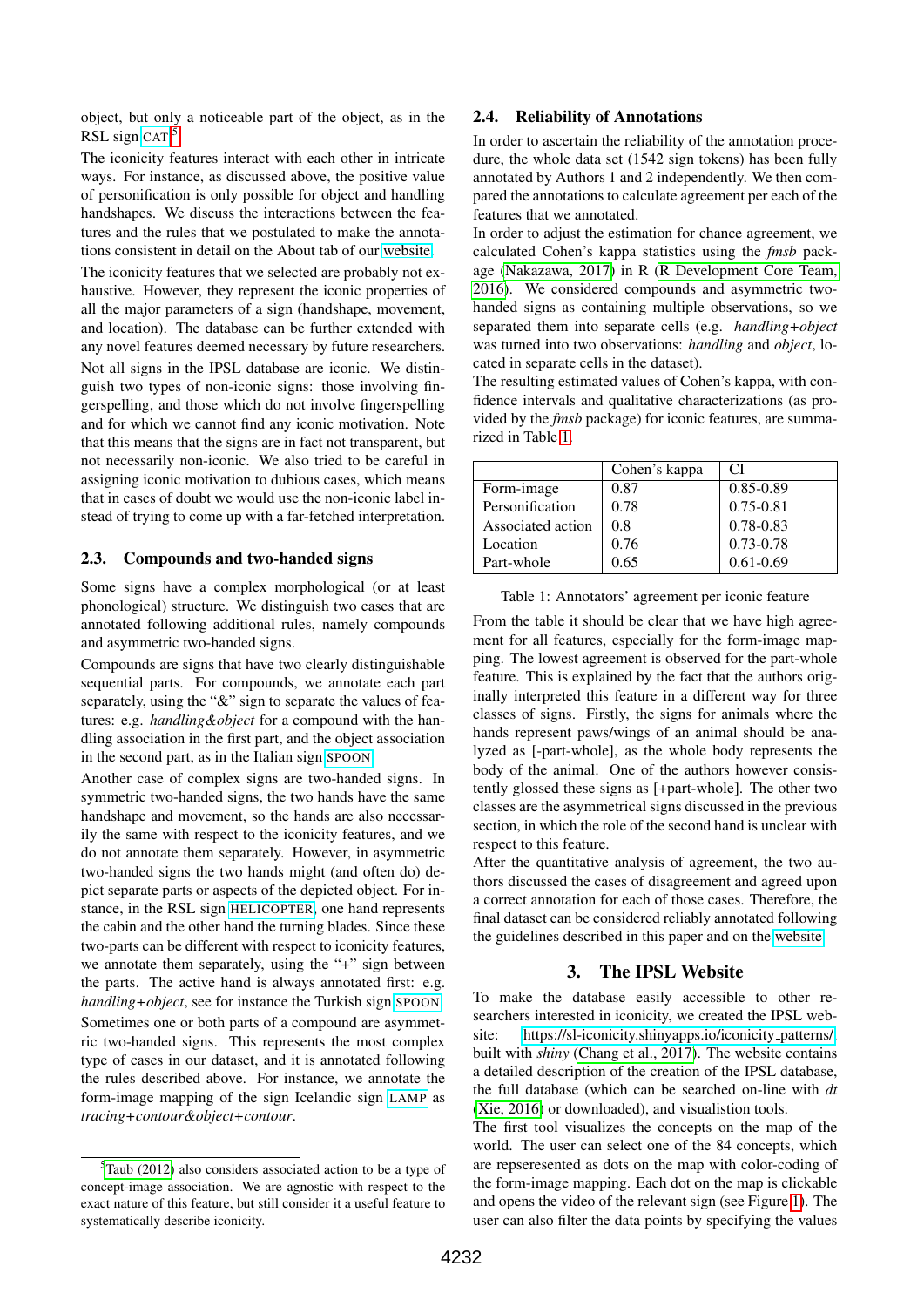

<span id="page-3-0"></span>Figure 1: Concepts on the map: the sign BICYCLE.



<span id="page-3-1"></span>Figure 2: Semantic fields on the map: clothes.

of the associated action, localization, personification, and part-whole features. The maps are created with the *lingtypology* package [\(Moroz, 2017\)](#page-4-12).

The second tool visualizes the semantic fields on the map. The user can select one of the seven semantic fields, and then specify the form-image mapping and the values of the associated action, localization, personification, and partwhole features; the signs which conform the selection appear on the map (see Figure [2\)](#page-3-1). In addition, a table is generated containing the concepts and languages with the relevant feature combinations.

Finally, the third tool creates graphs (bar charts) built with *ggplot2* [\(Wickham and Chang, 2016\)](#page-4-13). The user can select a semantic field (or all semantic fields), and the charts show the distribution of concepts by the form-image mapping feature for each language, either in absolute values or in percentages (see Figure [3\)](#page-3-2).

## 4. Linguistic Analysis

The database and the website can be used for various types of linguistic analyses of iconicity. The first conclusion that can be drawn from data is that iconicity patterns are influenced by both linguistic and semantic differences.

For instance, we can replicate the findings from [Padden et](#page-4-4) [al. \(2013\)](#page-4-4) and [Brentari et al. \(2015\)](#page-4-3) for the form-image mappings in the domain of instruments. As Figure [3](#page-3-2) shows, sign languages indeed vary with respect to this feature: some (e.g. ASL and RSL) prefer the object mapping, others (e.g. British and Romanian Sign Languages) prefer the





<span id="page-3-2"></span>Figure 3: Form-image mappings for instruments.



<span id="page-3-3"></span>Figure 4: Form-image mappings for transport.

handling mapping, while some (e.g. Italian Sign Language) do not show a strong preference.

Another finding not previously studied in detail is that different semantic fields have different preferences. For instance, while in the field of instruments the object and handling mappings are prevalent, for transport all but one sign language use predominantly the object mapping (Figure [4\)](#page-3-3). Other iconic features also show some cross-linguistic variation and semantic preferences. For instance, Romanian Sign Language seems to use iconic localization relatively less frequently than other sign languages, while ASL has the highest proportion of signs that uses parts of the object to represent the object. Semantically, iconic locations are used predominantly in nature-related and clothing-related concepts, while personification, in addition to being used in all signs with the handling mapping, is commonly used in signs for animals.

## 5. Future Use of the IPSL Database

There is a variety of ways in which the IPSL database can be used for further research.

We are currently investigating a number of questions based on the database [\(Kimmelman et al., in preparation\)](#page-4-14). Firstly, we are ivestigating whether the language and the semantic fields are indeed significant predictors of all iconicity features, and whether these predictors interact with each other. Secondly, we are studying the interactions of the iconicity features in order to find patterns and frequent constellations of features which might reflect some common iconic strate